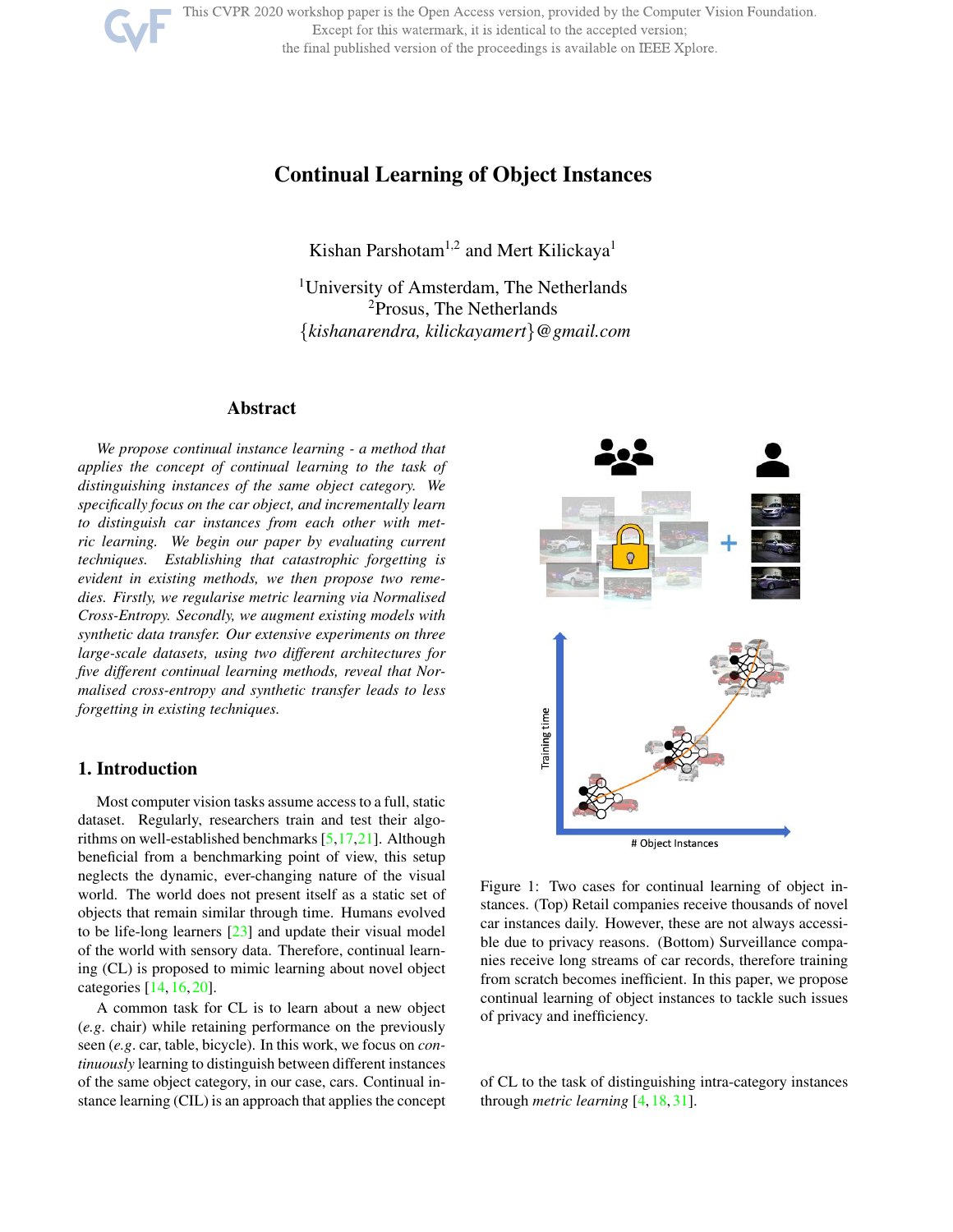A continuous stream of car objects is evident in the visual world, especially for cases of retail and surveillance, consider Figure 1. For instance, an online car retail company receives numerous new car advertisements daily. Ideally, a company would continuously learn from the incoming source of car images, for applications such as identifying duplicate ads [36]. However, due to privacy reasons, companies may need to delete historical user records, which affects model (re-)training  $[8, 22]$ . Likewise, a surveillance company may aim to learn to re-identify a query vehicle within the city. However, learning vehicle re-identification from scratch is not optimal, since the amount of car images is ever-increasing. We address such scenarios with continual instance learning.

Our contributions are as follows:

- 1. We introduce the problem of *continual instance learning* by evaluating existing continual learning methods under the metric learning setup. We show that existing techniques suffer from *catastrophic forgetting*.
- 2. We propose to utilise Normalised Cross-Entropy (NCE) [3], to reduce the effects of catastrophic forgetting by mitigating the sensitivity to outliers under regression losses [11, 31].
- 3. We augment existing techniques with synthetic visual data transfer, showing improvements on three benchmark datasets over two backbone architectures.

### 2. Related Work

#### 2.1. Continual Learning

Under different training scenarios, neural networks suffer from catastrophic forgetting  $[8, 22, 24]$ . This pitfall has inspired the research community to reestablish neural networks as a system that is not only put on hold once trained but as one that can improve through time. This has given rise to continual learning, also known as incremental learning, formally introduced in [22]. In continual learning, one does not have access to previously seen data.

Our work follows more closely the New Instances (NI) setting [22] - new training data of the same classes become available with new poses and conditions. We differentiate ourselves by presenting new instances of only a single class object and learn to better distinguish these. We focus on regularisation approaches since these have shown to have adequate performances with a low level of complexity [14, 16, 20]. Early attempts regularise the loss function by maintaining the output of the network as unchanged as possible while shifting the internal feature representation, namely Less Forgetting Learning (LFL) [14] and Learning without Forgetting (LwF) [20]. In Elastic Weight Consolidation (EWC) importance is defined for each model parameter via a Bayesian approach [16]. This research is closely related to [22] and [33] where we differentiate ourselves from the classification setup and introduce metric learning to continual learning.

#### 2.2. Instance Learning

In metric learning, we are directly learning a distance function between objects in a D-dimensional space. Applications in this domain extend to image retrieval tasks, specifically, face verification [4], person and vehicle reidentification (ReID)  $[18,31]$ . In this work, we focus on the vehicle re-identification problem. Common vehicle ReID learning approaches resort to Siamese CNN [1] with contrastive [9] or triplet losses [18, 31]. These introduce an effective method of separating objects in the embedding space.

Directly translating CL approaches to metric learning is not possible due to the different problem formulation - these approaches build upon regularising classification outputs, whereas metric learning directly attempts to learn a manifold. This approach is susceptible to outliers [31] due to the unbounded nature of the gradients. To this end, we propose Normalised Cross-Entropy [3] as a solution. More specifically, we treat metric learning as a classification task, where given a query image, we solve a binary task to estimate whether a retrieved car image belongs to the same query under a different viewpoint.

#### 2.3. Transfer Learning from Synthetic Data

The successful effect of using synthetic data for improving machine learning systems has been reported in [6]. It reduces the need for labels [26] and has shown to help in different visual tasks [29,30]. To reduce forgetting, we evaluate the effect of pre-training a model on object-specific discriminant features. For this, we propose to utilise synthetic transfer learning for CIL.

# 3. Approach

### 3.1. Continual Learning

Regularisation CL approaches are easily adapted to systems in production. These do not rely on historical samples and do not increase the number of model parameters. In our experiments, we focus on Less Forgetting Learning [14], Learning without Forgetting [20] and Elastic Weight Consolidation  $[16]$ . The first two approaches focus on keeping the decision boundary as unchanged as possible, whereas the latter targets updating internal representations. For comparison, we also run our experiments on baseline CL approaches, specifically, Naïve and Fine-tuning.

We define  $X_o$  and  $Y_o$  as the input and targets of an *old* dataset that is no longer available. Similarly, for a *new* dataset, we define  $X_n$  and  $Y_n$ . Additionally, the parame-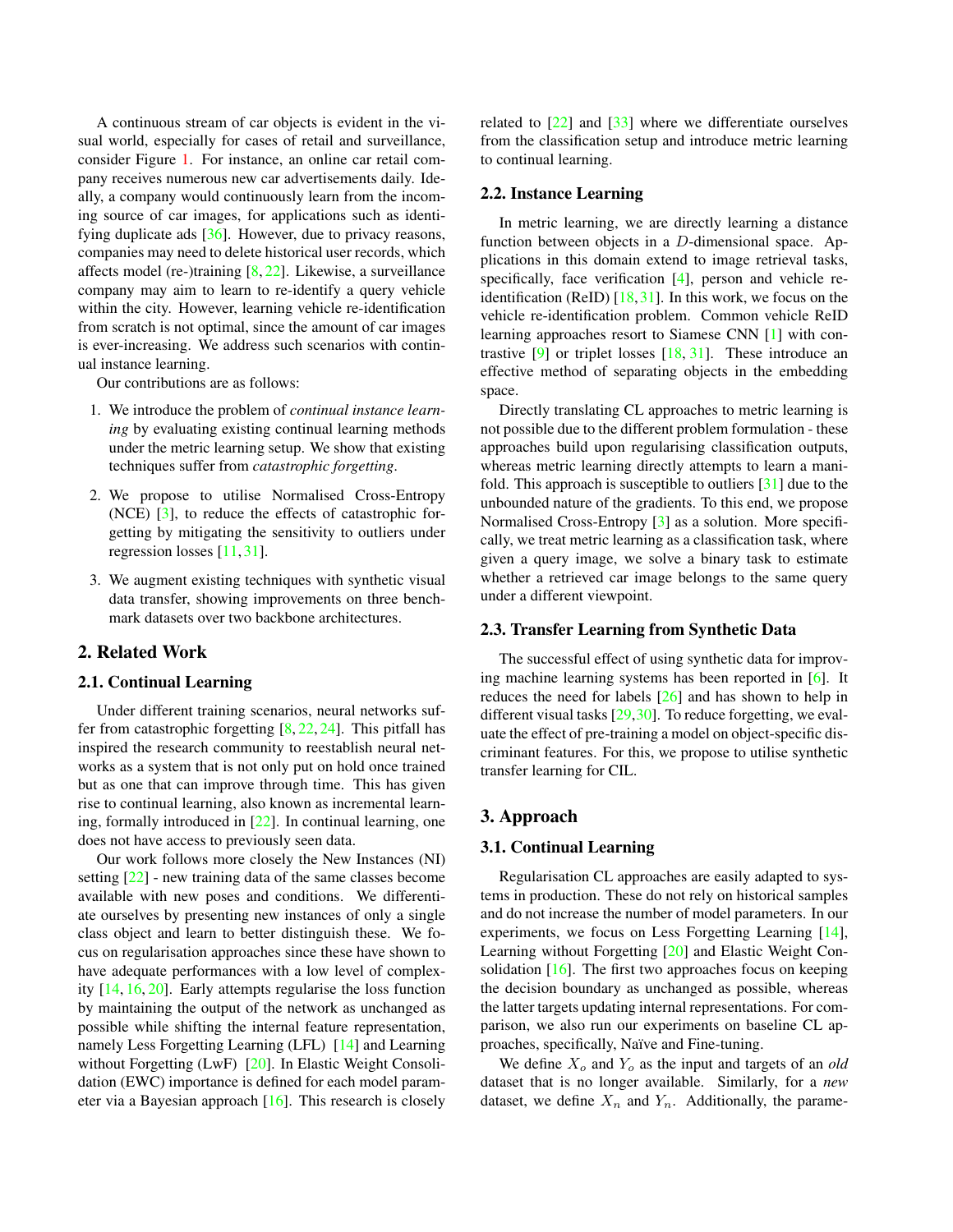ters of a previously trained model and the new model are defined as  $\theta_o$  and  $\theta_n$  respectively.

Naïve: The benchmark approach for continual learning is to simply re-train a model on  $X_n$  and  $Y_n$  given  $\theta_o$ . This training procedure does not require any additional parameters and by definition, it yields  $\theta_n$ .

Fine-Tuning (FT): One simple approach to bypass catastrophic forgetting is to first train a model on  $X_o$  and  $Y_o$ , and once we obtain access to  $X_n$  and  $Y_n$ , train a model by fine-tuning discriminant layers [20].

Less Forgetting Learning (LFL) [14]: One important characteristic in CL is to ensure that we get similar predictions  $\hat{Y}$  for  $X_n$  under  $\theta_o$  and  $\theta_n$ . To this end, in [14] the authors propose to improve the re-training process by initialising a model with  $\theta_n = \theta_o$ . Additionally, it is proposed to freeze the softmax layer so that the decision boundaries of the model remain similar. The authors train such a model with the following loss function:

$$
\mathcal{L}_{LFL}(x_n; \theta_o; \theta_n) = \lambda_c \mathcal{L}_c(x_n; \theta_n) + \lambda_e \mathcal{L}_e(x_n; \theta_o; \theta_n),
$$
\n(1)

where  $\mathcal{L}_c$  and  $\mathcal{L}_e$  are the cross-entropy and the Euclidean loss functions. The authors constrain feature changes with the Euclidean loss between the predictions of  $X_o$  under  $\theta_n$ and  $X_o$  under  $\theta_o$ .

Learning without Forgetting (LwF) [20]: Similarly, in LwF  $[20]$ , the authors encourage the network to keep its features as unchanged as possible by using the Knowledge Distillation loss [12] as opposed to the Euclidean loss in Equation 1. However, in this approach,  $\theta_n$  is randomly initialised and there is no explicit network freezing.

Elastic Weight Consolidation (EWC) [16]: Restricting feature extraction capabilities is not optimal since we want a model to learn from new instances and incrementally improve its object representation. Therefore, in [16] the model parameters  $\theta$  take a probabilistic form with the Fisher Information matrix,  $F_i$ , reflecting weight importance. Under CL, the model is regularised with the following loss function:

$$
\mathcal{L}_{EWC} = \mathcal{L}_n + \sum_i \frac{\lambda}{2} F_i(\theta_{n,i} - \theta_{o,i}), \tag{2}
$$

where  $\mathcal{L}_n$  is the loss function for the new task, and  $\lambda$  is the previous task importance.

#### 3.2. Regression-based Metric Learning

We train the vehicle ReID datasets using a siamese network and the triplet loss [31]. We distance dissimilar vehicles and cluster similar ones in the manifold space. Specifically, we define an anchor  $(x_i^a)$ , a positive  $(x_i^{\tilde{p}})$  and a negative sample  $(x_i^n)$ . The loss function is defined as:

$$
\sum_{i}^{N} \left[ \left\| f\left(x_{i}^{a}\right) - f\left(x_{i}^{p}\right) \right\|_{2}^{2} - \left\| f\left(x_{i}^{a}\right) - f\left(x_{i}^{n}\right) \right\|_{2}^{2} + \alpha \right]_{+},
$$
\n(3)

where  $\alpha$  is defined as the margin which, similar to [11], is set to 1. *Mining* hard negative pairs is highly important to obtain discriminant features *i.e*. we want to emphasise training of instances which are harder to distinguish, such as two different cars of similar colour and pose, as opposed to trivially distinct cars.

# 4. Continual Instance Learning

#### 4.1. Continuous Batches

We define three data streaming approaches for accessing object instances under CIL, where one time-step, or a new training set, is a *continuous batch*. Each approach presents different restrictions and is suitable for different applications.

- 1. Random: Upon acquiring new data, the particular object instances in the set are not known *a priori*. Therefore, this approach assumes that in each continuous batch there can be different instances and each of them can have a different number of data-points. Under the triplet loss, we do not know the number of negative instances, or how hard these are to learn from.
- 2. Balanced: Some tasks can also acquire new instance data in a balanced fashion *i.e*. the same number of datapoints are collected in each time step for all instances. If this is the case, we hypothesize that it is easier to mine for hard negatives, since we have access to more negative instances.
- 3. Incremental: On the other hand, some applications acquire only some instances at a time *i.e*. every continuous batch is restricted to only a few instances. This approach has limited access to negative instances and is, therefore, the most challenging.

In our experiments, we assume the most challenging scenario, incremental continuous batches, which is also most closely related to the examples portrayed in section 1.

#### 4.2. Adapting current approaches

We adapt CL approaches to CIL for bench-marking purposes. To achieve this, we propose the following changes: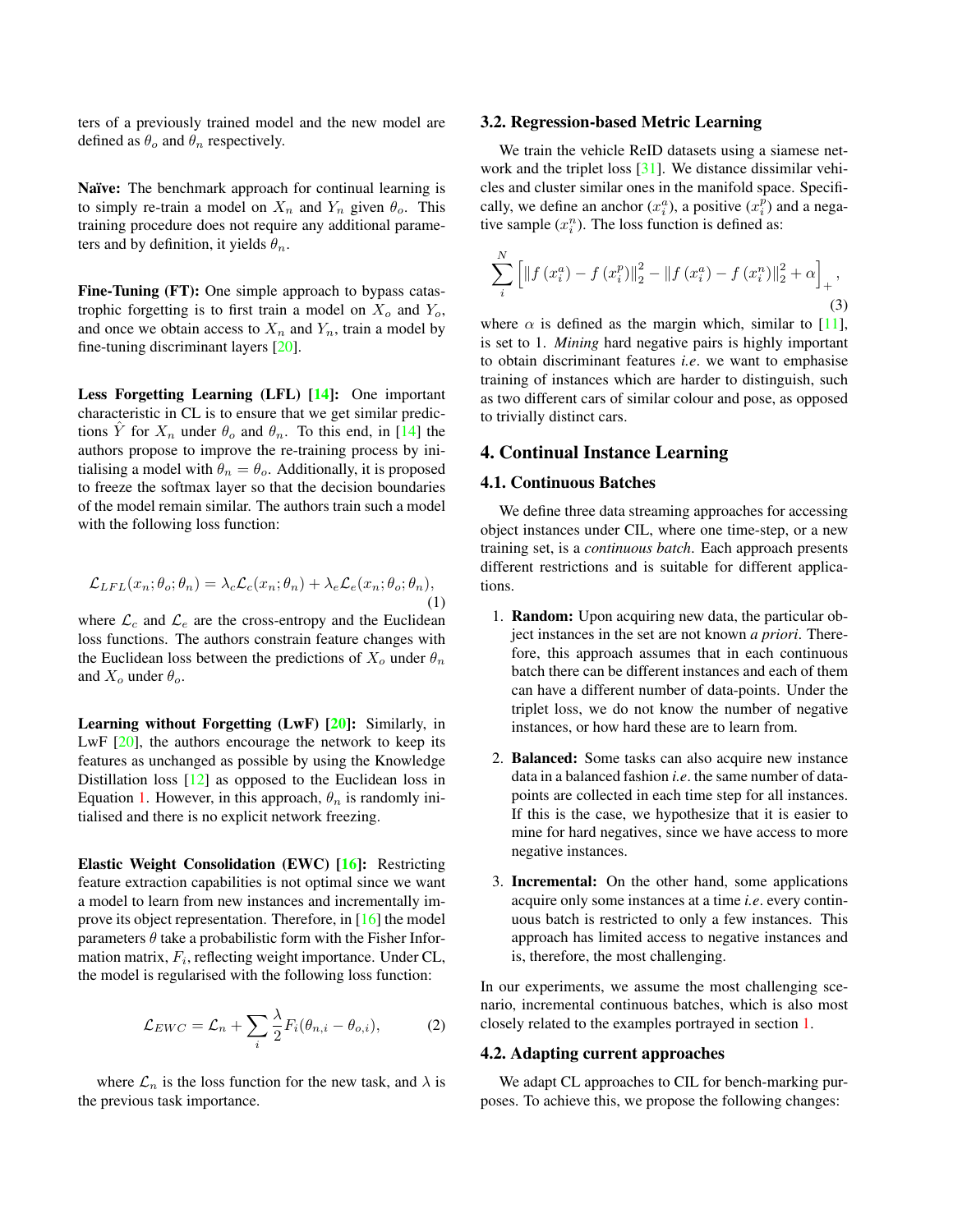- For the Naïve and Fine-Tuning approaches, we directly replace the cross-entropy loss [20] with the triplet loss.
- For LFL and EWC we propose the same approach by replacing  $\mathcal{L}_c$  from Equation 1 and  $\mathcal{L}_n$  from Equation 2 with the triplet loss.
- In the LwF scenario, the authors make use of the knowledge distillation loss, which encourages probabilities of one network to approximate the output of another network. Since in the regression-based triplet loss we are not dealing with probabilities, we are therefore not able to adapt this approach.

# 4.3. Normalised Cross-Entropy Loss (NCE)

Two unwanted features in continual instance learning are, 1) dealing with a regression setup which is not robust to outliers and 2) not being able to build upon current CL approaches, like LwF.

Having an outliers-robust approach allows us to have instances that are extremely different from all others and still restrict its gradients. This can be a fairly common scenario in incremental continuous batches. To this end, the triplet loss is adapted to make use of the normalised cross-entropy loss [3],

$$
\ell(z_i) = -\log \frac{\exp(z_i/\tau)}{\sum_{j=1}^K \exp(z_j/\tau)} \text{ for } i = 1, ..., K+1 \text{ (4)}
$$

where,

$$
\mathbf{z} = \left(x^{a \top} x^p, x^{a \top} x_1^n \dots, x^{a \top} x_K^n\right). \tag{5}
$$

We set the temperature,  $\tau = 1$  for simplicity. We do not resort to offline or online negative mining since we are constrained by the number of hard negative samples. However, we allow for the loss function to include more than one negative sample at a time  $[32]$ . We define the target of z as 1 for the index corresponding to the dot product between the anchor and the positive pair and 0 for all other pairs

#### 4.4. Synthetic Visual Data Transfer

We first train a model on synthetic instances of the same object as the real object of interest. We then apply CIL under new real instances. We motivate this approach to ensure that the model first fully learns fine-grained visual representations from the synthetic data before training on continuous batches, which may be of skewed distributions.

# 5. Experimental Setup

# 5.1. Datasets

We use three publicly available datasets throughout our experiments. For each dataset, we split the training data in a



Figure 2: Example images from the three datasets, namely Cars3D (top), MVCD (middle) and CompCars (bottom). Cars3D is synthetic and other two datasets are real datasets.

continuous incremental batch fashion. We do not make use of any dataset-specific procedure (*i.e*. augmentation) in our experiments.

Cars3D [28] Consists of 183 car models, for each model we render 96 data points generated from 24 equally spaced azimuth directions and 4 elevations. We use 100 car models for training. For evaluating, we use 83 car models. From each, we randomly select 10 images for the query set and 86 images for the gallery set. In total, the training set consists of 9600 images, split into 10 incremental batches. The query and gallery set consist of 830 and 6972 images respectively.

Multi-View Car Dataset  $[25]$  (MVCD) Consists of a sequence of images from 20 different car models on a rotating platform. An image was taken every 3 to 4 degrees. For training, we select 15 car models, comprising of 1737 images split into 5 incremental batches. From the remaining 5 car models, we select 10 images for the query set and the remaining for the gallery set.

CompCars [35] We use the surveillance-nature subset which contains 50,000 car images, captured only from the frontal view. In total, there are 281 different car models. The number of images for each model ranges from 50 to 500 different captures. We use 240 car models for our training set, a total of 36737 images split into 10 incremental batches. For the query set, we randomly select 20 images of the unseen cars and use the remaining images as the gallery set.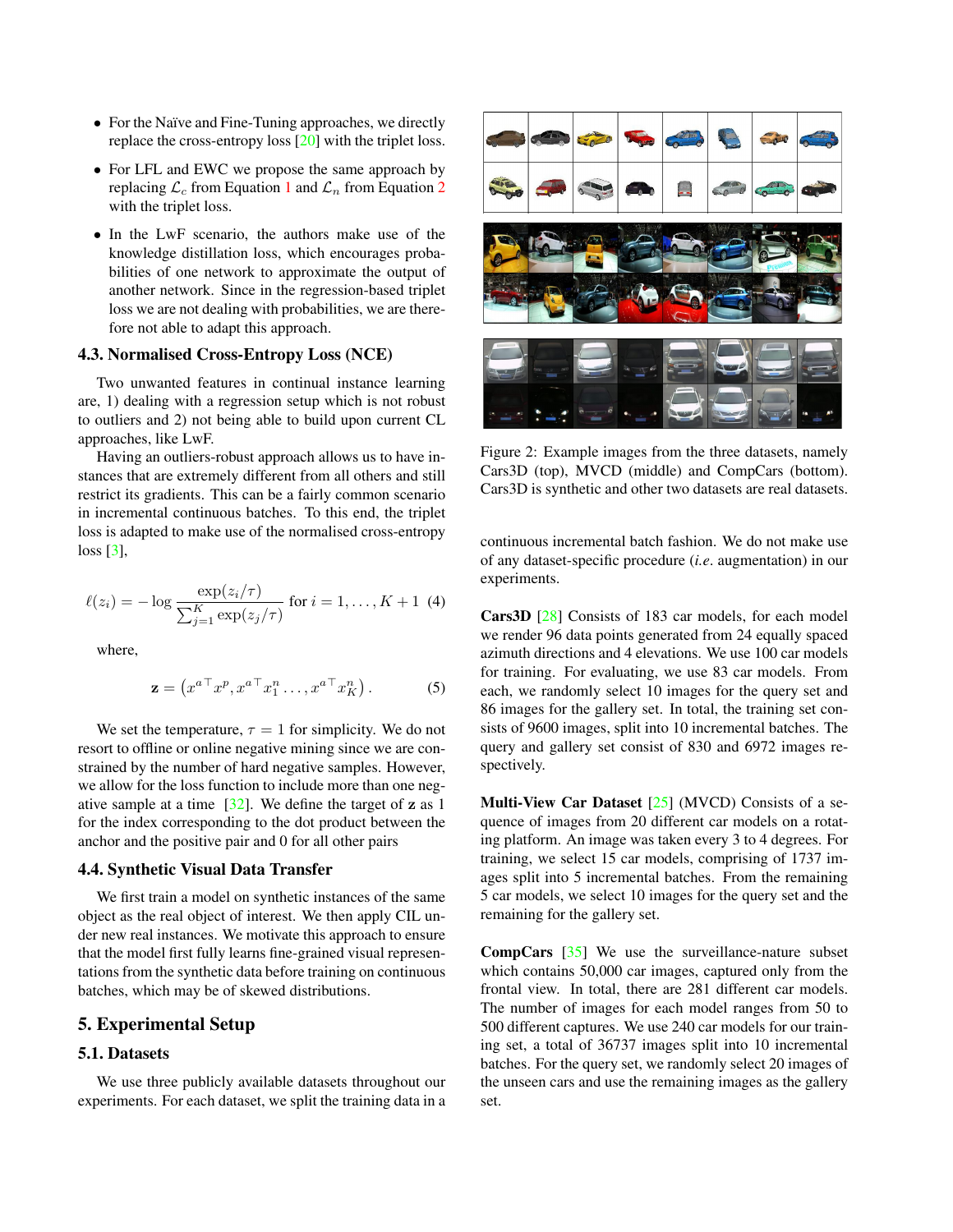|             |            |           | LeNet              |                         |           | ResNet             |                         |
|-------------|------------|-----------|--------------------|-------------------------|-----------|--------------------|-------------------------|
| Dataset     | Approach   | $Ref(\%)$ | $mAP(\% \uparrow)$ | Forget(% $\downarrow$ ) | $Ref(\%)$ | $mAP(\% \uparrow)$ | Forget(% $\downarrow$ ) |
| Cars3D      | Naïve      | 68.69     | 46.28              | 32.89                   | 70.82     | 50.01              | 29.38                   |
|             | FT         | 68.69     | 49.36              | 28.43                   | 70.82     | 44.98              | 36.49                   |
|             | <b>LFL</b> | 68.69     | 33.05              | 52.08                   | 70.82     | 33.96              | 52.05                   |
|             | LwF        | 68.69     |                    |                         | 70.82     |                    |                         |
|             | <b>EWC</b> | 68.69     | 46.19              | 33.02                   | 70.82     | 50.91              | 28.11                   |
| <b>MVCD</b> | Naïve      | 83.22     | 62.31              | 25.13                   | 94.99     | 83.77              | 11.81                   |
|             | FT         | 83.22     | 60.65              | 27.13                   | 94.99     | 72.75              | 23.41                   |
|             | <b>LFL</b> | 83.22     | 62.86              | 24.47                   | 94.99     | 66.24              | 30.27                   |
|             | LwF        | 83.22     |                    |                         | 94.99     |                    | —                       |
|             | EwC        | 83.22     | 61.44              | 26.18                   | 94.99     | 81.44              | 14.26                   |
| CompCars    | Naïve      | 29.83     | 18.25              | 38.82                   | 54.41     | 38.60              | 29.06                   |
|             | FT         | 29.83     | 12.51              | 58.06                   | 54.41     | 22.63              | 58.41                   |
|             | <b>LFL</b> | 29.83     | 11.18              | 62.52                   | 54.41     | 25.24              | 53.61                   |
|             | LwF        | 29.83     |                    |                         | 54.41     |                    |                         |
|             | EWC        | 29.83     | 17.19              | 42.37                   | 54.41     | 37.43              | 31.21                   |

Table 1: Benchmarking existing techniques.

# 5.2. Backbone Architectures

We use two different backbone architectures - both trained from scratch. All models are trained until convergence. We first train a model with the first continuous batch and then re-train the same model with subsequent continuous batches and a continual instance learning approach. We repeat this process until all instances are trained.

Unless specifically stated, we use the same training procedure across all experiments and datasets. We implement our experiments using the PyTorch framework [27]. We use the Adam optimizer [15] with  $\beta_1 = 0.9$ ,  $\beta_2 = 0.999$ ,  $\epsilon = 10^{-3}$ for the LeNet experiments and  $\epsilon = 10^{-4}$  for the ResNet experiments.

LeNet - We use a LeNet-5 [19] like architecture with 3 convolutional layers and 3 fully connected layers. We apply batch normalisation [13], ReLU non-linearities and  $2 \times 2$ max-poolings with stride 2. All layers are initialised with Xavier uniform [7]. For all datasets, we train the network with the  $32 \times 32$  RGB images and define the last fully connected layer with D-dimension 32.

**ResNet** - We employ the ResNet-18  $[10]$  with 64  $\times$  64 RGB images for the Cars3D [28] and the Multi-View Car Dataset [ $25$ ], and  $128 \times 128$  RGB images for the CompCars dataset [35]. We use the last fully connected layer as the metric extractor with dimension 128.

#### 5.3. Evaluation.

In the re-identification evaluation setup, we have a query set and a gallery set. For each vehicle in the query set, we aim to retrieve the same vehicle instances from the gallery set. We use mean-average-precision (mAP) for evaluating and comparing our approaches. The mAP is computed as the Average Precision (AP) across all queries.

Under the continual learning framework, we employ a similar approach as  $[22]$  and compare the relative mAP w.r.t. the corresponding cumulative approach - training with all instances - which is hereby referred to as *Forget*. Our metrics on a Full Test Set: the query and gallery sets remain fixed throughout the continuous batches [22].

#### 6. Experiments

Our experiments aim at answering the following questions Q1) What is the performance of existing continual instance learning methods for object instance recognition? Q2) Can Normalised Cross-Entropy improve CIL? Q3) Can synthetic transfer learning improve CIL?

#### 6.1. Q1: Performance of Existing Techniques

In Table 1, we evaluate the different continual learning approaches under the CIL setup. Additionally, we provide the cumulative mAP as an offline reference. Similar to the continual classification task, CIL also suffers from catastrophic forgetting.

In general, the Naïve approach outperforms others. Additionally, EWC approach also has good performance. In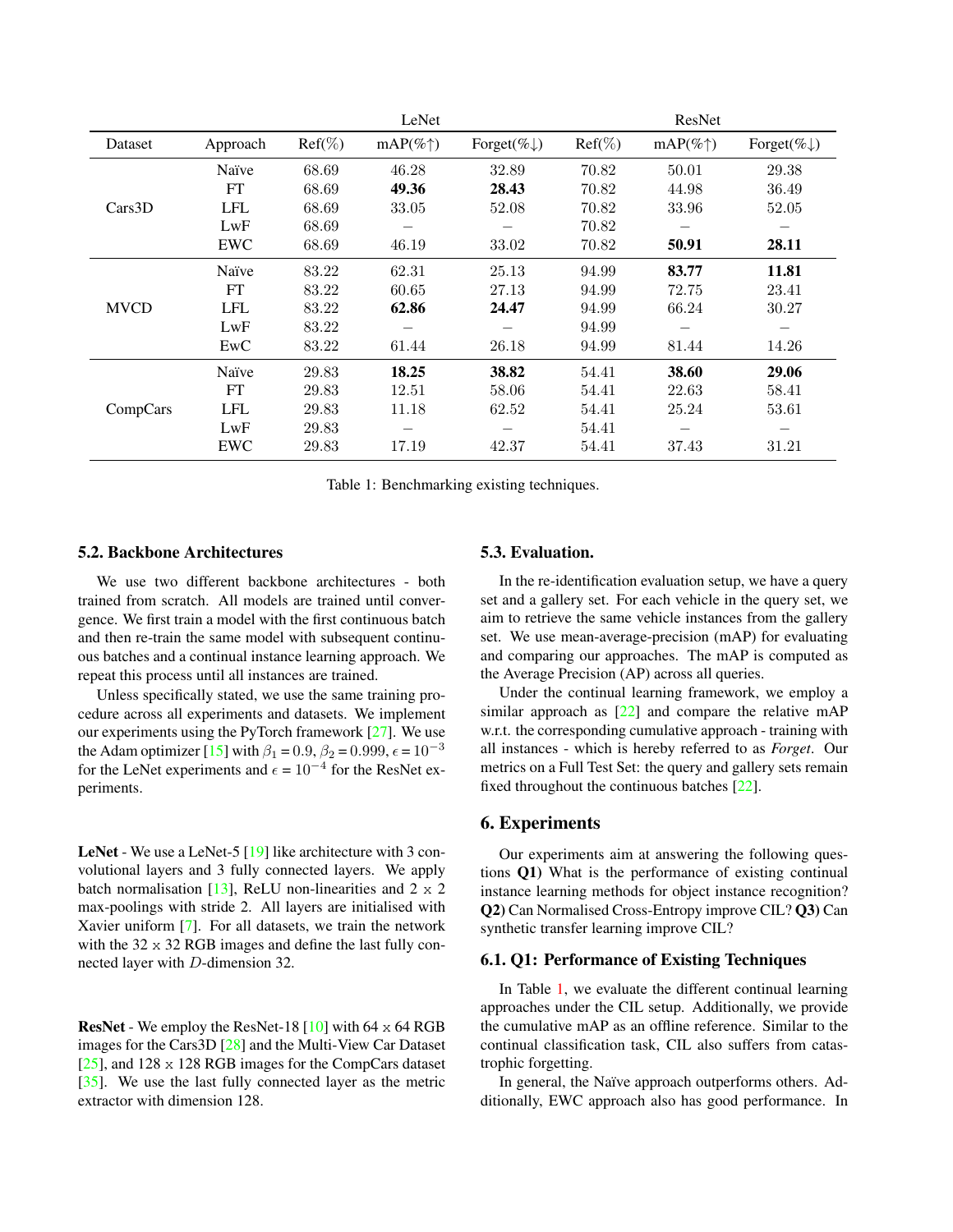|             |            | LeNet                       |                         | ResNet                      |                         |  |
|-------------|------------|-----------------------------|-------------------------|-----------------------------|-------------------------|--|
| Dataset     | Approach   | Regression(% $\downarrow$ ) | w/ NCE(% $\downarrow$ ) | Regression(% $\downarrow$ ) | w/ NCE(% $\downarrow$ ) |  |
| Cars3D      | Naïve      | 32.89                       | 25.64                   | 29.38                       | 30.61                   |  |
|             | FT         | 28.43                       | 24.02                   | 36.49                       | 33.71                   |  |
|             | <b>LFL</b> | 52.08                       | 33.50                   | 52.05                       | 43.10                   |  |
|             | LwF        |                             | 18.29                   |                             | 30.19                   |  |
|             | EWC        | 33.02                       | 23.66                   | 28.11                       | 19.87                   |  |
| <b>MVCD</b> | Naïve      | 25.13                       | 22.80                   | 11.81                       | 16.10                   |  |
|             | <b>FT</b>  | 27.13                       | 20.37                   | 23.41                       | 24.16                   |  |
|             | LFL        | 24.47                       | 20.76                   | 30.27                       | 27.11                   |  |
|             | LwF        |                             | 21.36                   |                             | 14.59                   |  |
|             | EWC        | 26.18                       | 28.44                   | 14.26                       | 13.92                   |  |
| CompCars    | Naïve      | 38.82                       | 35.13                   | 29.06                       | 39.77                   |  |
|             | <b>FT</b>  | 58.06                       | 51.66                   | 58.41                       | 52.38                   |  |
|             | LFL        | 62.52                       | 58.26                   | 53.61                       | 54.47                   |  |
|             | LwF        |                             | 49.55                   |                             | 60.37                   |  |
|             | EWC        | 42.37                       | 32.28                   | 31.21                       | 29.13                   |  |

Table 2: Contribution of Normalised Cross Entropy (NCE) to Continual Instance Learning - Forget ratio.

both approaches, the network is allowed to fully improve its decision boundary and its feature extraction capacity. The LFL approach has, in general, the lowest performance. We hypothesize that keeping the embedding unchanged is not desirable when we aim to learn the embedding itself. The ResNet-18 model performs better under the cumulative approach and suffers from less forgetting when compared to the LeNet model. The CompCars dataset is the most challenging set under offline and CIL, whereas the MVCD is the easiest.

In this experiment, we conclude that Continual Instance Learning is a challenging problem for current CL approaches, and the existing methods perform comparably or inferior to the Naïve approach.

# 6.2. Q2: Contribution of NCE

In our second experiment, we investigate the effect of NCE, Table 2. In all experiments, we notice that the more negatives samples we add, the better the results. We restrict to nine negative samples.

We identify that most methods benefit from NCE. This is particularly true for EWC, where the feature extracting layers benefit the most from bounding the gradients. Overall, both architectures gain from NCE. This is more visible in the LeNet model which is more prone to over-fitting and more highly impacted by regression outliers.

Integrating NCE to CIL is straightforward and beneficial to most approaches.

# 6.3. Q3: Contribution of Synthetic Transfer

In Table 3, we investigate the effects of pre-training a network on synthetic data on CIL approaches. Synthetic object instances can be found in publicly available datasets [2, 34]. Specifically, in our experiments, we pre-train a model on the entire Cars3D dataset and perform continuous batch training on MVCD and CompCars. We reduced the learning rate to 10<sup>−</sup><sup>4</sup> for all continual experiments and froze the convolutional layers.

All methods, under both architectures, benefit from our method. Particularly, Naïve and EWC. This is more evident in MVCD. The gains are not as visible in CompCars. This is likely due to the differences in the data distributions. The synthetic dataset consists of car images in different azimuths and elevations. Conversely, CompCars has only frontal view images. This restricts the visual cues to features, which are limited in Cars3D, such as the brand, the frontal grill, and the headlamps. Overall, the ResNet model benefits the most from synthetic transfer.

Having a relevant distributed synthetic dataset can reduce forgetting in CIL in combination with NCE.

# 7. Conclusion

In this paper, we studied continual learning of object instances. Firstly, we verified that existing techniques suffer from catastrophic forgetting while learning object instances. We show that the simple Naïve approach performs competitively to other continual learning techniques. This indicates that existing methods are unsuitable for continual instance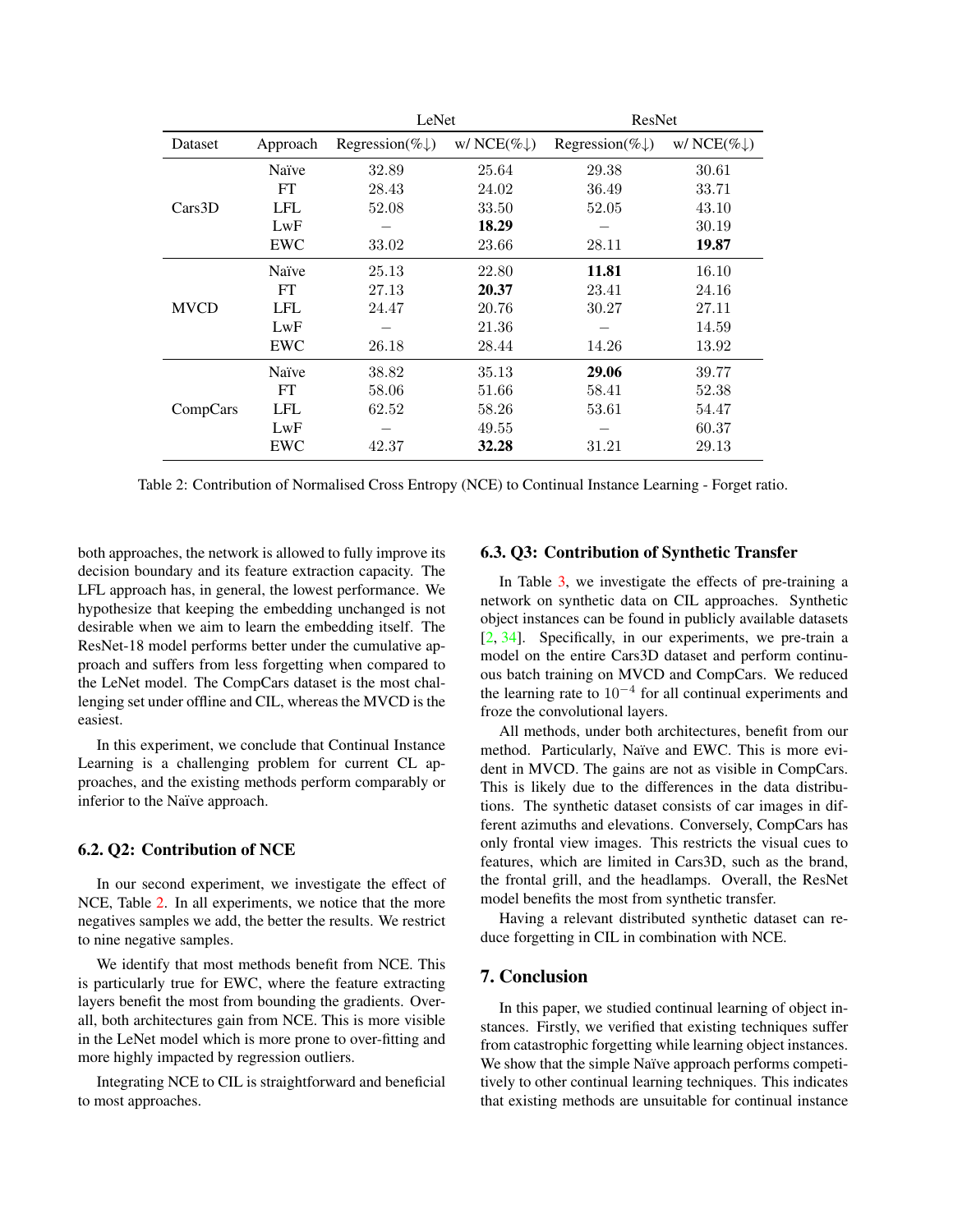|                |            |                             | LeNet                            | ResNet                      |                                  |  |
|----------------|------------|-----------------------------|----------------------------------|-----------------------------|----------------------------------|--|
| <b>Dataset</b> | Approach   | Regression(% $\downarrow$ ) | w/ NCE+Transfer(% $\downarrow$ ) | Regression(% $\downarrow$ ) | w/ NCE+Transfer(% $\downarrow$ ) |  |
| <b>MVCD</b>    | Naïve      | 25.13                       | 9.84                             | 11.81                       | 0.48                             |  |
|                | FT         | 27.13                       | 10.15                            | 23.41                       | 19.23                            |  |
|                | <b>LFL</b> | 24.47                       | 14.25                            | 30.27                       | 13.16                            |  |
|                | LwF        |                             | 3.08                             |                             | 12.12                            |  |
|                | EWC        | 26.18                       | 9.22                             | 14.26                       | 2.29                             |  |
| CompCars       | Naïve      | 38.82                       | 37.85                            | 29.06                       | 33.82                            |  |
|                | FT         | 58.06                       | 71.74                            | 58.41                       | 70.99                            |  |
|                | <b>LFL</b> | 62.52                       | 61.28                            | 53.61                       | 50.01                            |  |
|                | LwF        |                             | 60.44                            |                             | 41.15                            |  |
|                | EWC        | 42.37                       | 39.73                            | 31.21                       | 31.35                            |  |

Table 3: Contribution of Synthetic Transfer to Continual Instance Learning - Forget ratio.

learning, calling for specific techniques. To that end, we incorporated normalised cross-entropy along with synthetic visual transfer to existing techniques to circumvent forgetting. We observed that indeed cross-entropy regulates the learning, and synthetic visual data is beneficial, especially when it is similar to the target data. From our observations, we foresee two plausible directions for future research. In this paper, we solely build upon regularisation approaches, however, replay-based techniques could be promising for continual instance learning. Secondly, our paper focused on car instances, and we leave the exploration of other rigid object instances, such as household objects, or nonrigid object instances such as humans or human faces as future work.

# Acknowledgement

We thank Prosus for partially funding this research and providing the computational resources. Also, we thank Dmitri Jarnikov, Samarth Bhargav and Manasa Bhat for the constructive feedback.

# References

- [1] Jane Bromley, James Bentz, Leon Bottou, Isabelle Guyon, Yann Lecun, Cliff Moore, Eduard Sackinger, and Rookpak Shah. Signature verification using a "siamese" time delay neural network. *IJPRAI*, 1993. 2
- [2] Angel X. Chang, Thomas Funkhouser, Leonidas Guibas, Pat Hanrahan, Qixing Huang, Zimo Li, Silvio Savarese, Manolis Savva, Shuran Song, Hao Su, Jianxiong Xiao, Li Yi, and Fisher Yu. ShapeNet: An Information-Rich 3D Model Repository. Technical Report arXiv:1512.03012, 2015. 6
- [3] Ting Chen, Simon Kornblith, Mohammad Norouzi, and Geoffrey Hinton. A simple framework for contrastive learning of visual representations. *arXiv preprint arXiv:2002.05709*, 2020. 2, 4
- [4] Sumit Chopra, Raia Hadsell, and Yann LeCun. Learning a similarity metric discriminatively, with application to face verification. In *CVPR*, 2005. 1, 2
- [5] Mark Everingham, Luc Van Gool, Christopher KI Williams, John Winn, and Andrew Zisserman. The pascal visual object classes (voc) challenge. *IJCV*, 2010. 1
- [6] Adrien Gaidon, Antonio López, and Florent Perronnin. The reasonable effectiveness of synthetic visual data. In *IJCV*, 2018. 2
- [7] Xavier Glorot and Yoshua Bengio. Understanding the difficulty of training deep feedforward neural networks. In *AIS-TATS*, 2010. 5
- [8] Ian J. Goodfellow, Mehdi Mirza, Da Xiao, Aaron Courville, and Yoshua Bengio. An empirical investigation of catastrophic forgetting in gradient-based neural networks. In *ICLR*, 2013. 2
- [9] Raia Hadsell, Sumit Chopra, and Yann LeCun. Dimensionality reduction by learning an invariant mapping. In *CVPR*, 2006. 2
- [10] Kaiming He, Xiangyu Zhang, Shaoqing Ren, and Jian Sun. Deep residual learning for image recognition. In *CVPR*, 2016. 5
- [11] Alexander Hermans, Lucas Beyer, and Bastian Leibe. In defense of the triplet loss for person re-identification. In *CVPR*, 2017. 2, 3
- [12] Geoffrey Hinton, Oriol Vinyals, and Jeff Dean. Distilling the knowledge in a neural network. In *NIPS*, 2014. 3
- [13] Sergey Ioffe and Christian Szegedy. Batch normalization: Accelerating deep network training by reducing internal covariate shift. In *JMLR*, 2015. 5
- [14] Heechul Jung, Jeongwoo Ju, Minju Jung, and Junmo Kim. Less-forgetting learning in deep neural networks. *arXiv*, 2016. 1, 2, 3
- [15] Diederik Kingma and Jimmy Ba. Adam: A method for stochastic optimization. In *ICLR*, 2014. 5
- [16] James Kirkpatrick, Razvan Pascanu, Neil Rabinowitz, Joel Veness, Guillaume Desjardins, Andrei A Rusu, Kieran